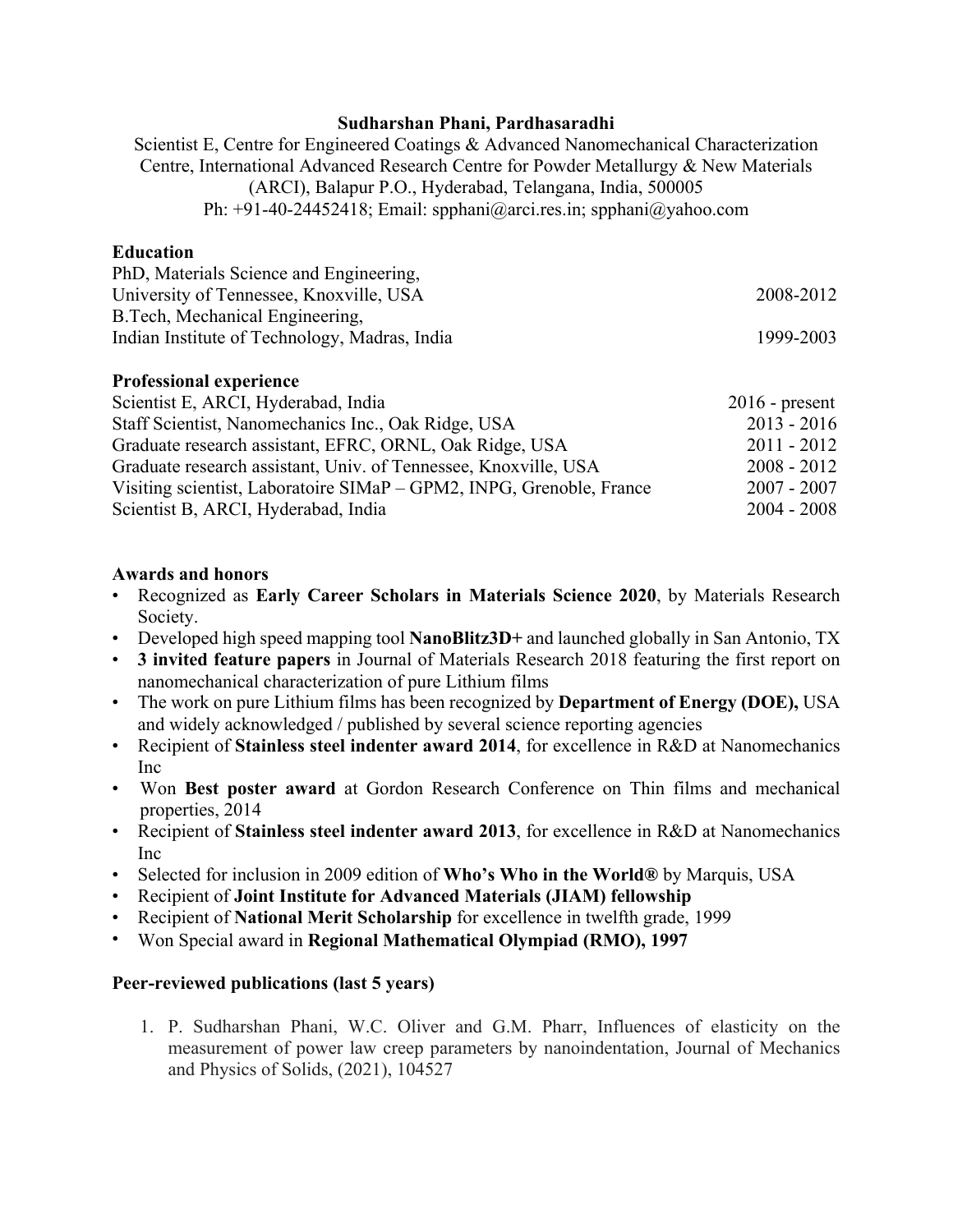- 2. P. Sudharshan Phani, W.C. Oliver and G.M. Pharr, On the effective load during nanoindentation creep testing with continuous stiffness measurement (CSM), Journal of Materials Research, (2021), Accepted
- 3. Naveen Chavan, P. Sudharshan Phani, M. Ramakrishna, L. Venkatesh, Prita Pant and G. Sundararajan, Role of stacking fault energy (SFE) on the high strain rate deformation of cold sprayed Cu and Cu–Al alloy coatings, Materials Science and Engineering-A (2021), 814, 141242
- 4. Deekshith G.Kalali, Sairam Antharam, Mohsin Hasan, P.Sai Karthik, P. Sudharshan Phani, K. Bhanu Sankara Rao, Koteswararao V.Rajulapati, On the origins of ultra-high hardness and strain gradient plasticity in multi-phase nanocrystalline MoNbTaTiW based refractory high-entropy alloy, Materials Science and Engineering-A (2021), 812, 141098
- 5. Fereshteh Mallakpour, Erik G. Herbert, P. Sudharshan Phani, Stephen A. Hackney, Length Scale Dependent Stress Relief Mechanisms in Indium at High Homologous Temperatures, Journal of Materials Research, (2021), **Invited Paper**
- 6. P. Sudharshan Phani, W.C. Oliver and G.M. Pharr, Measurement of hardness and elastic modulus by load and depth sensing indentation: Improvements to the technique based on continuous stiffness measurement, Journal of Materials Research, (2021), **Invited Paper**
- 7. EM Rossi, P Sudharshan Phani, R Guillemet, Julie Cholet, Doriane Jussey, WC Oliver, M Sebastiani, A novel nanoindentation protocol to characterize surface free energy of superhydrophobic nanopatterned materials, Journal of Materials Research, (2021), **Invited Paper**
- 8. S Janakiram, PS Phani, G Ummethala, SK Malladi, J Gautam, LAI Kestens, New insights on recovery and early recrystallization of ferrite-pearlite banded cold rolled high strength steels by high speed nanoindentation mapping, Scripta Materialia, (2021), 194, 113676
- 9. G Kommineni, Z Alam, P.Sudharshan Phani, R Sarkar, VVS Prasad, BR Golla,, Influence of Ti and Zr alloying elements on microstructure and micromechanical properties of neareutectic Nb-18.7Si alloy, Materials Characterization, (2021), 110723
- 10. P. Sudharshan Phani, W.C. Oliver and G.M. Pharr, An experimental assessment of methods for mitigating plasticity error during nanoindentation with continuous stiffness measurement, Materials & Design,194 (2020), 108924
- 11. P. Sudharshan Phani, W.C. Oliver and G.M. Pharr, Understanding and modeling plasticity error during nanoindentation with continuous stiffness measurement, Materials & Design,194 (2020), 108923
- 12. Shaik Mubina, P Sudharshan Phani, Asit Kumar Khanra and B.P. Saha, A nanoindentation based study to evaluate the effect of carbon nanofibers on the mechanical properties of SiC composites, Composite Interfaces (2020)
- 13. LA. Boatner, B. C. Chakoumakos, P. Sudharshan Phani, S. N. Dryepondt, A Shaw, J Qu, AEM Rossy, MA McGuire, JA Kolopus, E Lara-Curzio, Cryo-quenched Fe–Ni–Cr alloy decorative steel single crystals II: Alloy phases, structure, hardness, tensile, tribological, magnetic and electronic properties, Journal of Alloys and Compounds, 835, (2020), 155169
- 14. P. Sudharshan Phani and W.C. Oliver, Critical examination of experimental data on strain bursts (pop-in) during spherical indentation, Journal of Materials Research, 35, (2020), 1028, **Invited Feature Paper**
- 15. Naveen Chavan, M.V. Kumar, P. Sudharshan Phani, P. Pant and G. Sundararajan, Influence of Nozzle Throat Cross Section on Microstructure and Properties of Cold Sprayed Coatings, Journal of Thermal Spray Technology, 28, (2019), 1718